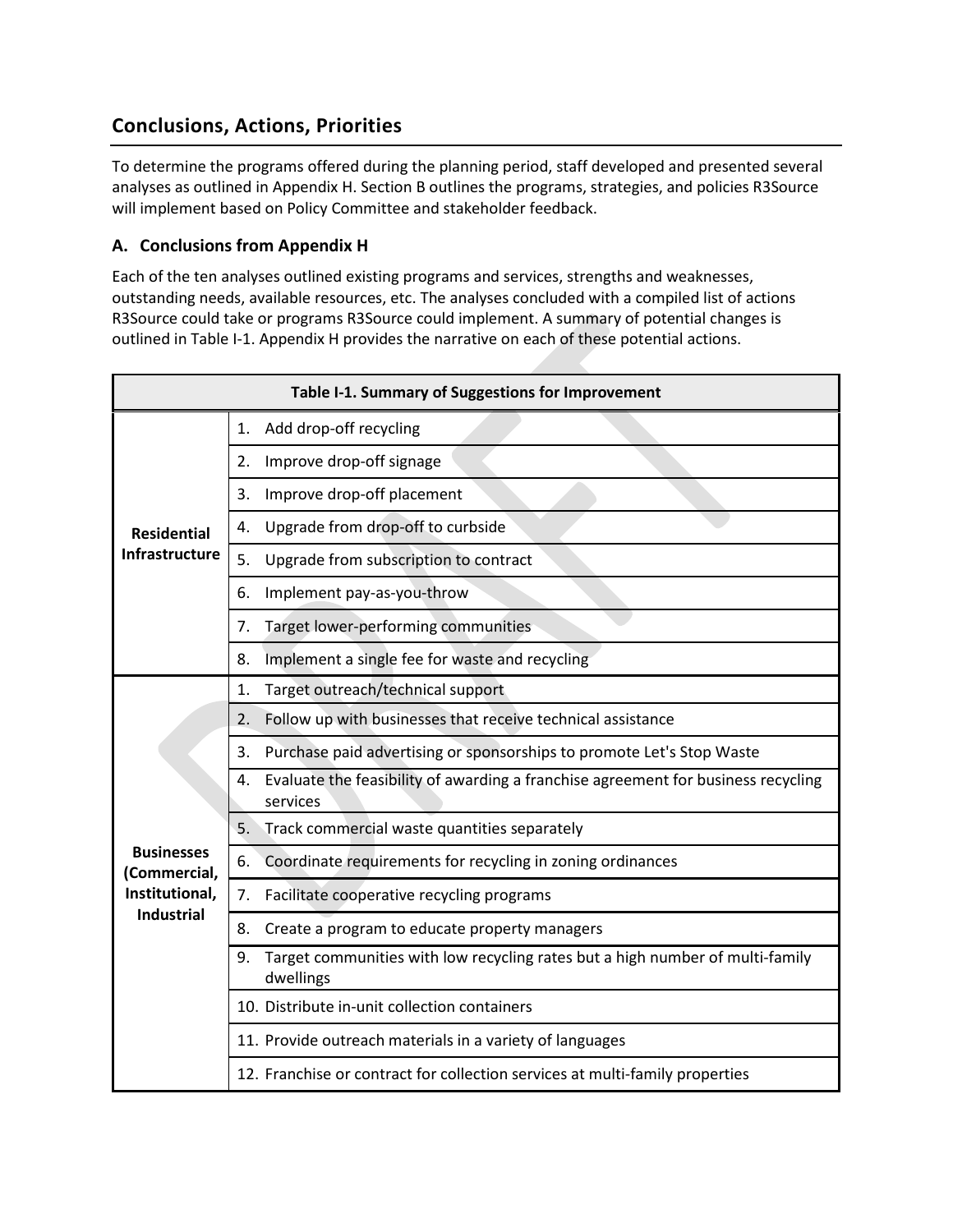|                                   | Table I-1. Summary of Suggestions for Improvement                                                                           |
|-----------------------------------|-----------------------------------------------------------------------------------------------------------------------------|
|                                   | Conduct a campaign to educate consumers that imperfect food is still edible<br>1.                                           |
|                                   | Evaluate supporting label standardization legislation<br>2.                                                                 |
|                                   | Work with businesses to minimize the impact of food recovery on core services<br>3.                                         |
|                                   | Evaluate supporting liability protection legislation<br>4.                                                                  |
|                                   | Consider expanding the "in-kind" match to new small composting businesses<br>5.                                             |
|                                   | Help facilities secure organic feedstock<br>6.                                                                              |
| Waste<br>Composition              | Research how role of the public sector in progressing the development of other<br>7.<br>Ohio organics processing facilities |
|                                   | 8. Continue working with the Hamilton County townships that do not contract for<br>recycling collection                     |
|                                   | Create specific outreach campaigns for the top four materials<br>9.                                                         |
|                                   | 10. Help establish cardboard co-ops for businesses                                                                          |
|                                   | 11. Assess the Recycle Hub's capacity to accept plastic film; possible promote<br>Recycle Hub                               |
|                                   | 12. Promote businesses, such as Go Zero, directly and on the R3Source website                                               |
|                                   | 13. Establish material-specific landfill diversion goals                                                                    |
| Economic                          | Increase Impact of RRI Funds<br>1.                                                                                          |
| <b>Incentives</b>                 | Offer more direct assistance incorporating volume-based systems into the bid<br>2.<br>specifications                        |
|                                   | 1.<br>Improve the existing scrap tire fee system                                                                            |
|                                   | Create community partnerships for tire collection events<br>2.                                                              |
| <b>Difficult to</b>               | Encourage communities to maintain or adopt a curbside collection of yard<br>3.<br>trimmings                                 |
| <b>Manage</b><br><b>Materials</b> | Decrease cost of yard trimmings drop-off program<br>4.                                                                      |
|                                   | Promote HHW reduction<br>5.                                                                                                 |
|                                   | Promote alternative HHW outlets<br>6.                                                                                       |
|                                   | Increase awareness at the state level<br>7.                                                                                 |
|                                   | Execute a memorandum of understanding with the City of Cincinnati<br>1.                                                     |
|                                   | Improve program efficiency<br>2.                                                                                            |
| <b>Special Needs</b>              | Prioritize communities for Environmental Enforcement support<br>3.                                                          |
|                                   | Work with townships to contract for trash collection<br>4.                                                                  |
|                                   | 1. To the extent possible, collect all recycling data electronically                                                        |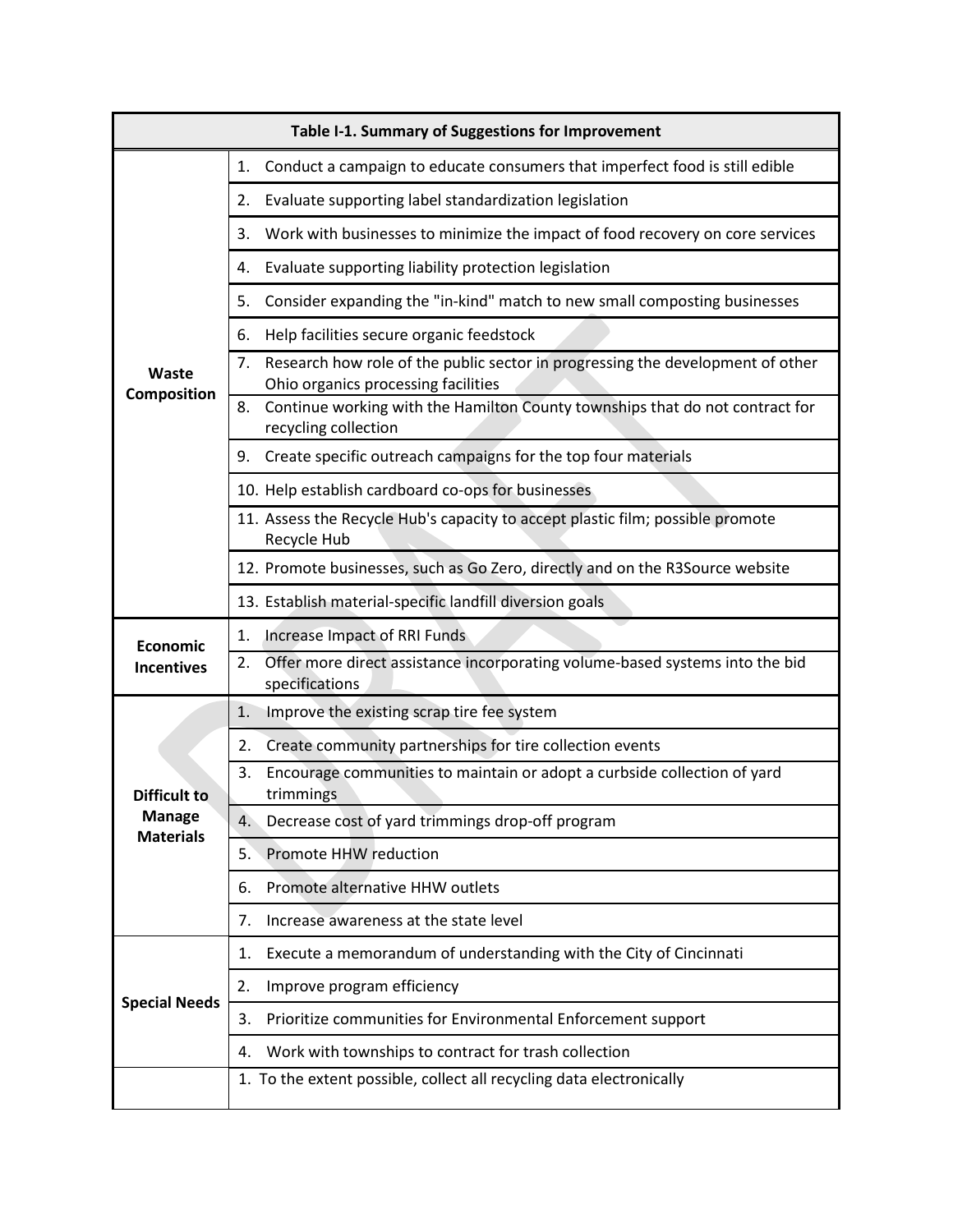|                                  | Table I-1. Summary of Suggestions for Improvement                                        |
|----------------------------------|------------------------------------------------------------------------------------------|
|                                  |                                                                                          |
| Data<br>Collection               | 2. Purchase an electronic mailing list                                                   |
|                                  | 3. Utilize market research best practices to improve the response rate                   |
|                                  | 1. Conduct market research before and after campaigns tailored to the campaign<br>goals  |
| <b>Education</b><br>and Outreach | 2. Reach out to communities and residents for input on campaign materials and<br>message |
|                                  | 3. Partner with organizations to pool resources and increase the impact of<br>campaigns  |
|                                  | 4. Improve geographic availability of field trips                                        |
|                                  | 5. Target underserved schools and improve accessibility                                  |
|                                  | 6. Create new field trips focusing on new topics                                         |

As part of the planning process, R3Source evaluated each one of the actions for implementation requirements, such as staff time, materials, and outside support. R3Source also estimated the potential impact on landfill diversion to guide decisions on prioritizing the strategies to implement.

# **B. Program Descriptions**

This section outlines the programs available to residents, communities, businesses, and institutions during the reference year (2020) and the changes R3Source will make during the planning period.

## **1. Residential Recycling Infrastructure**

| Table I-2. Residential Recycling Infrastructure Current Initiatives |                      |             |                                                                   |  |  |  |  |
|---------------------------------------------------------------------|----------------------|-------------|-------------------------------------------------------------------|--|--|--|--|
| <b>Program Name</b>                                                 | <b>Start</b><br>Date | End<br>Date | Goal                                                              |  |  |  |  |
| RRI Program                                                         | 1989                 | Ongoing     | To provide the financial and technical                            |  |  |  |  |
| Target Lower<br>Performing<br>Communities                           | 1996                 | Ongoing     | resources to increase residential<br>recycling in Hamilton County |  |  |  |  |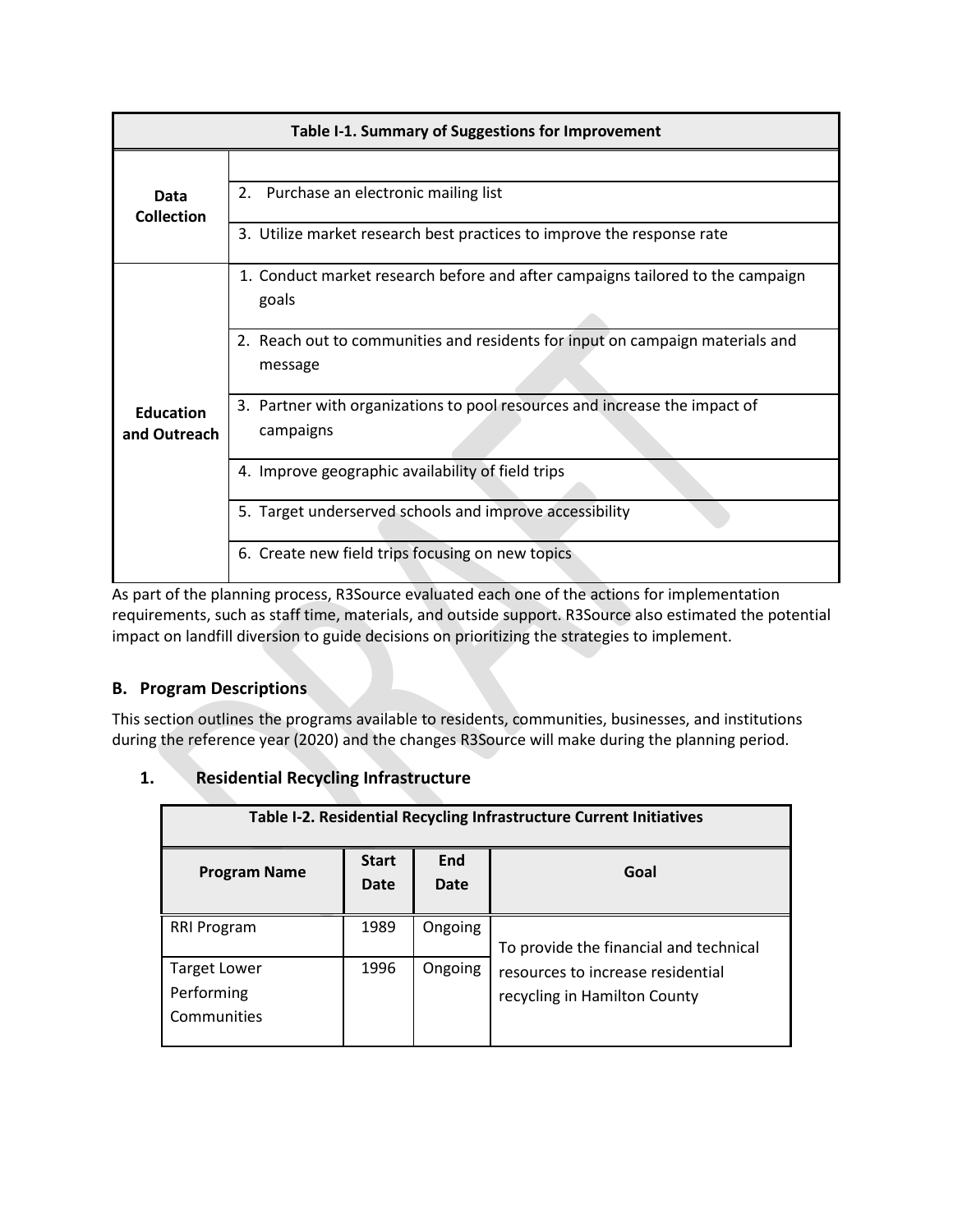### **Residential Recycling Incentive (RRI)**

R3Source's primary program to improve and maintain residential recycling infrastructure is the Residential Recycling Incentive (RRI) program. R3Source budgets \$700,000 to \$900,000 annually depending on the projected revenue to divide among participating communities. As a community increases its recycling rate, it receives more dollars per ton recycled. Forty-seven of the 48 communities participate regularly.

Communities must spend RRI funds on recycling or waste reduction or litter clean-up-related expenses such as a curbside recycling contract, recycling drop-off costs, community leaf collection, or recycling promotion. The Economic Incentive section analyzes this program in more detail

#### **Target Community Program**

R3Source has historically worked with several communities each year to improve recycling infrastructure and participation. This process involves meeting with the community, developing a plan for outreach, and then implementing that plan. These efforts involve significant technical assistance that includes helping to draft bid specifications, improving recycling access, and increasing participation in recycling programs.

|                                   | Table I-3. Residential Recycling Infrastructure New Initiatives |                      |                    |                                                                                       |  |  |  |
|-----------------------------------|-----------------------------------------------------------------|----------------------|--------------------|---------------------------------------------------------------------------------------|--|--|--|
| <b>Primary</b><br><b>Audience</b> | <b>Program Name</b>                                             | <b>Start</b><br>Date | End<br><b>Date</b> | Goal                                                                                  |  |  |  |
|                                   | Upgrade from drop-off<br>to curbside                            | 2024                 | Ongoing            | To increase the number of households                                                  |  |  |  |
| Communities and Residents         | Upgrade from<br>subscription to<br>contract                     | 2024                 | Ongoing            | with curbside recycling and specifically,<br>non-subscription curbside recycling      |  |  |  |
|                                   | Target lower-<br>performing<br>communities                      | 2024                 | Ongoing            | To help communities that are struggling<br>to increase their landfill diversion rates |  |  |  |

### **Upgrade from Drop-Off to Curbside**

One community (the City of Cheviot) has a community-collected curbside trash program and offers recycling drop-offs. This community has a densely populated neighborhood and could drastically increase recycling participation and tonnage collected by offering a curbside recycling program. Making recycling as easy as trash collection has proven effective at increasing participation. Cheviot could either contract out the recycling service or develop the infrastructure and staff needed to implement a curbside recycling program themselves.

R3Source will offer technical assistance and support in promoting the program to Cheviot residents. The primary target audience will be City of Cheviot officials and Cheviot households. R3Source estimates that converting from a drop-off site to contract curbside recycling will increase the per capita recycling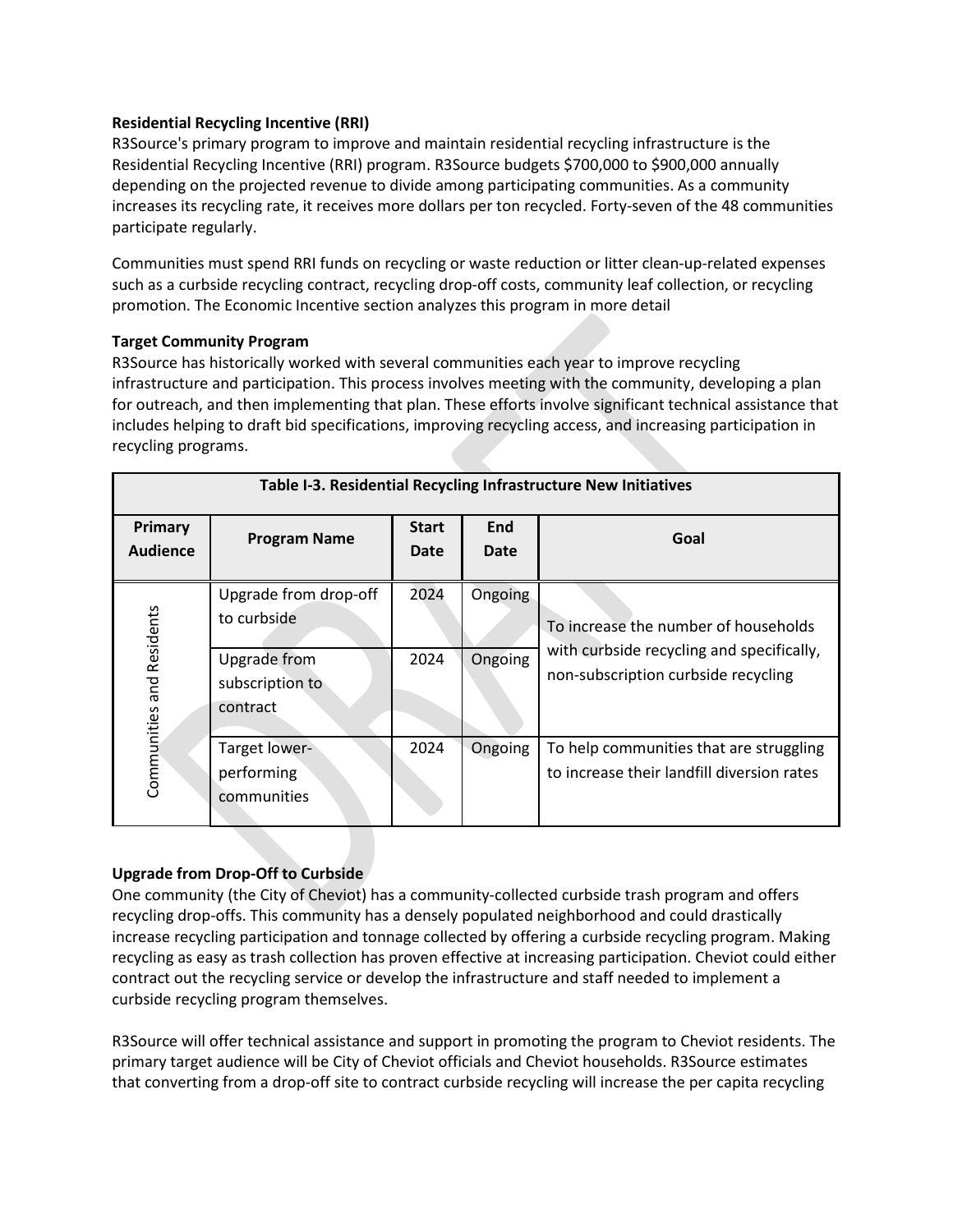rate in Cheviot by 308 pounds per year. Cheviot has a population of 8,254, which means this change could annually increase recycling by approximately 1,270 tons.

Assistance will not require any additional funds, and R3Source will monitor its performance through the annual RRI report that Cheviot submits. The City of Cheviot's willingness to fund curbside recycling is the primary barrier to implementing this strategy.

#### **Upgrade from Subscription to Contract**

Fifteen communities in Hamilton County offer subscription-based recycling, which has lower participation than community-collected or contracted recycling programs. Seven of the 15 communities with subscription-based recycling contracts for curbside trash service on behalf of their residents. In their next bidding process, these communities could include curbside recycling and start offering this service to their residents in their next contract. The other eight communities that only have subscription services available could improve recycling participation by contracting out both waste and recycling services for their residents.

R3Source will offer technical assistance and support to these fifteen communities through this process. This support could include meeting with their government officials and residents. This support could also include reviewing procurement documents. R3Source may require outside legal or consulting assistance for this review and has budgeted \$10,000 per year.

The primary target audiences will be officials and households. R3Source estimates that converting from a subscription to a contract curbside recycling system will increase the per capita recycling rate by 226 pounds per year. These 15 townships have a population of 261,532, which means this transition could annually increase recycling by approximately 29,560 tons.

R3Source will monitor the performance of the communities that award curbside recycling through their annual RRI report. In addition to financial considerations, local waste haulers may oppose the elimination of subscription recycling.

### **Target Lower Performing Communities**

Communities with low recycling rates often lack the internal resources to improve recycling infrastructure in their community. R3Source could work with select communities every year with low recycling rates to improve the available recycling infrastructure. This would align with R3Source's current target community approach. R3Source will work with the community to establish goals, prepare bid specifications, help site a recycling drop-off, or offer other technical assistance as needed.

R3Source does currently help low-performing communities but may include demographic considerations to enhance the diversity, equity, and inclusion of its programs.

#### **2. Business Reduction and Recycling Programs**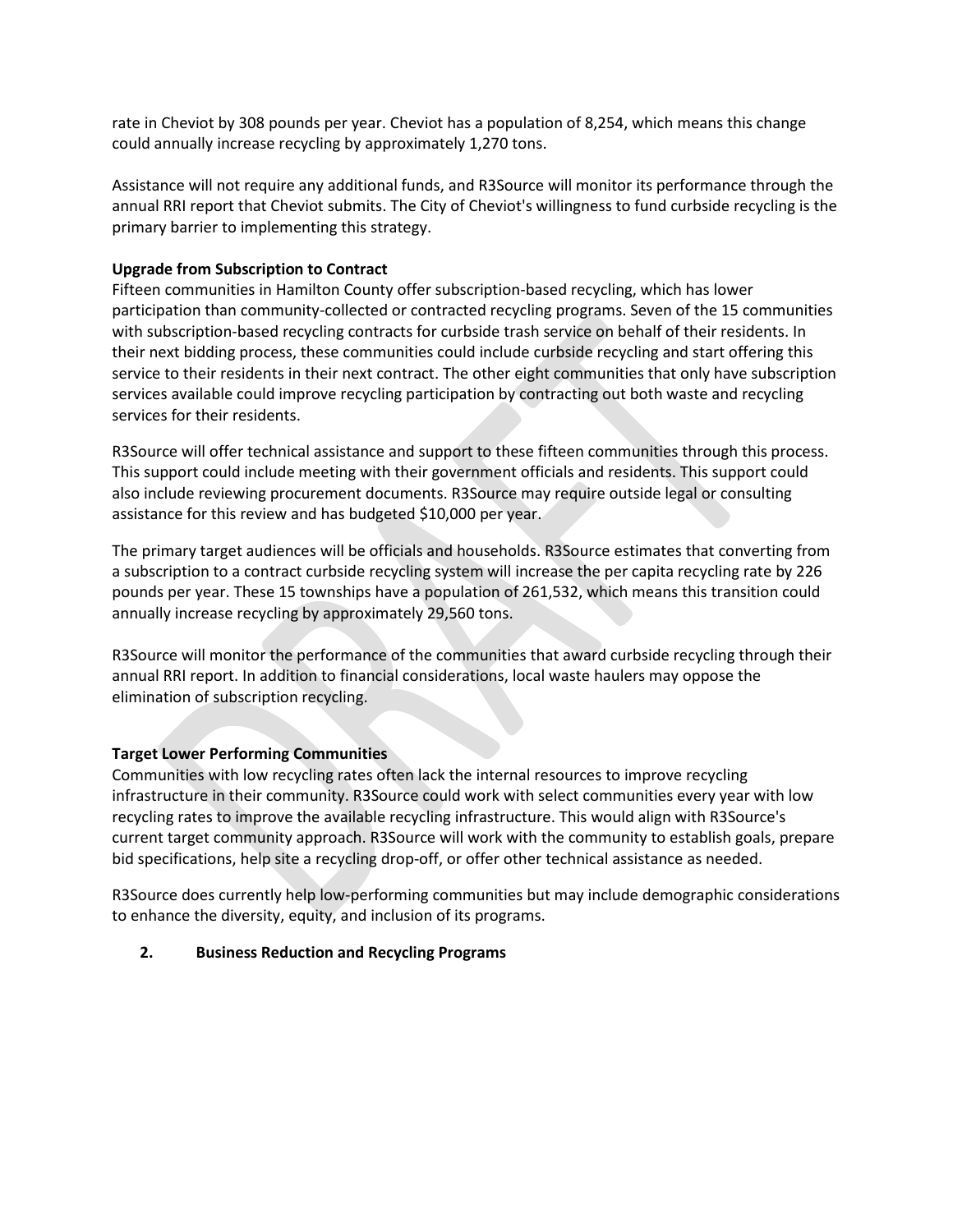|                                                                          | Table I-4. Summary of Business Sector Current Initiatives                          |                             |                           |                                                                                                               |  |  |
|--------------------------------------------------------------------------|------------------------------------------------------------------------------------|-----------------------------|---------------------------|---------------------------------------------------------------------------------------------------------------|--|--|
| Primary<br><b>Audience</b>                                               | <b>Program Name</b>                                                                | <b>Start</b><br><b>Date</b> | <b>End</b><br><b>Date</b> | Goal                                                                                                          |  |  |
|                                                                          | Let's Stop Waste                                                                   | <b>Existing</b>             | Ongoing                   | To provide a comprehensive suite of<br>services to decrease business waste                                    |  |  |
|                                                                          | Waste audits                                                                       | Existing                    | Ongoing                   | To share data with businesses to<br>improve their landfill diversion<br>programs                              |  |  |
|                                                                          | P2 Internship Program                                                              | Existing                    | Ongoing                   | To provide future solid waste<br>professionals with real-world<br>experience                                  |  |  |
| Commercial Establishment, Manufacturing Industries, Schools (Businesses) | Promotion of the<br>513Green Workplace<br>Certification                            | Existing                    | Ongoing                   | To bring public recognition to green<br>businesses                                                            |  |  |
|                                                                          | Professional<br>enrichment seminars                                                | Existing                    | Ongoing                   | To inform participants on recent trends,<br>technologies, and programs on<br>sustainable materials management |  |  |
|                                                                          | Grants to schools,<br>communities, non-<br>profit organizations,<br>and businesses | Existing                    | Ongoing                   | To help fund innovative waste<br>reduction, reuse, food rescue,<br>composting, and recycling programs         |  |  |
|                                                                          | Promotion of the Ohio<br><b>Materials Marketplace</b>                              | Existing                    | Ongoing                   | To facilitate the reuse of business waste                                                                     |  |  |
|                                                                          | Multi-family assistance                                                            | Existing                    | Ongoing                   | To provide technical assistance and<br>resources to increase multi-family<br>recycling                        |  |  |

### **Let's Stop Waste**

Let's Stop Waste helps schools, businesses, bars, restaurants, and multi-family establishments decrease reliance on landfills. R3Source's support includes technical assistance, waste characterization studies, recycling audits, educational seminars, and physical infrastructure (ex. providing recycling bins and signage). R3Source emphasizes waste management best practices and does not charge businesses for this support and materials. In 2020, R3Source assisted 99 businesses and reached 19,490 people. This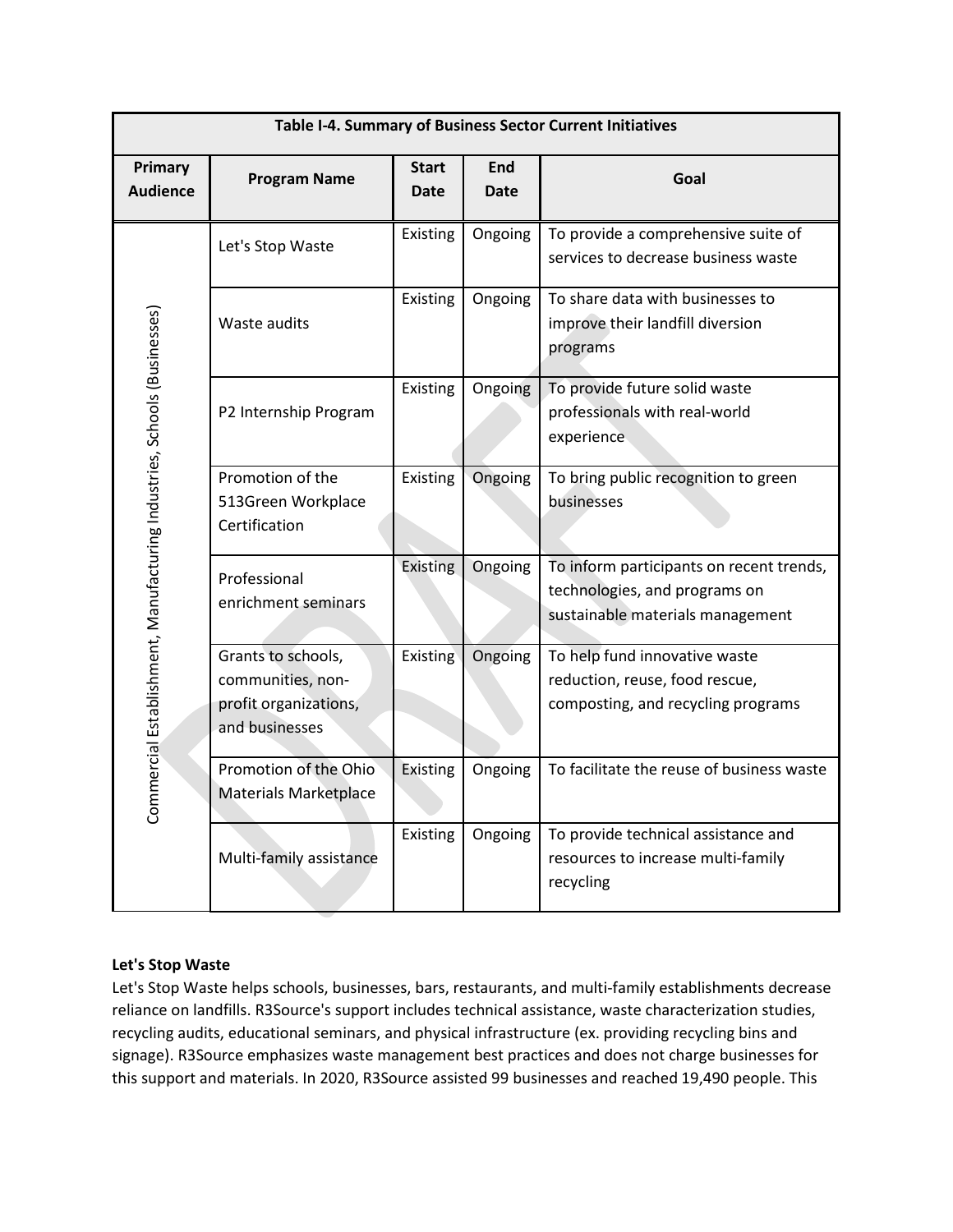was down significantly from the 168 businesses that received support in 2019 and were due to COVID. R3Source also helped four Hamilton County departments improve their recycling programs during 2020.

### **Waste Audits**

R3Source offers waste characterizations for organizations seeking to understand their waste makeup better. This data can inform new reduction opportunities and identify any issues regarding recycling contamination. RE3Source did not conduct any waste audits in 2020 because of COVID. In 2019, R3Source audited two businesses.

### **P2 Internship Program**

The Southwest Ohio Pollution Prevention (P2) Internship Program is a 12-week internship program occurring from late May to early August that pairs college students with companies seeking new and innovative approaches to pollution prevention and conservation. Hamilton County R3Source, the Butler County Recycling and Solid Waste District, the Montgomery County Solid Waste District, and the OhioEPA sponsor this program. Re3Source placed one student in 2020.

### **Promotion of the 513Green Workplace Certification**

R3Source recognizes and promotes businesses in Hamilton County that voluntarily operate environmentally through sustainable actions. In 2020, R3Source certified 20 businesses.

### **Professional Enrichment Seminars**

The Professional Enrichment Seminars are for local organizations to inform participants on wasted food, backyard composting, proper recycling procedures, sustainable management of resources, and R3Source waste reduction and recycling programs. In 2020, R3Source conducted a seminar on reducing food in commercial kitchens, and thirty people attended and reached 859 adults through 38 seminars.

### **Grants to Schools, Communities, Non-Profit Organizations, and Businesses**

These grants help fund the innovative waste reduction, reuse, food rescue, composting, and recycling programs that significantly reduce waste in the county. R3Source offers the Waste Reduction Innovation Grant, which had a limit of \$10,000 per grant in 2020. R3Source also administers the Greater Cincinnati Smart Kitchen Initiative, a grant program that provides assistance and funding to reduce pre-consumer food waste and/or donate prepared foods. R3Source also promotes and sponsors grant opportunities through OhioEPA on its website. Statistics on 2020 R3Source grants are below:

- Organics Diversion Grant/Waste Reduction Innovation Grant
	- o 27 applications received
- Smart Kitchen Initiative
	- o One Smart Kitchen initiative implemented
- Market Development Grant
	- o 15 tons of capacity to remanufacture recyclables added
- OhioEPA Recycling Partnership Grant
	- o 27,628 households reached
	- o Recycling contamination was reduced by 32%
- World Wildlife Fund Grant
	- o Three schools implements

### **Promotion of the Ohio Materials Marketplace**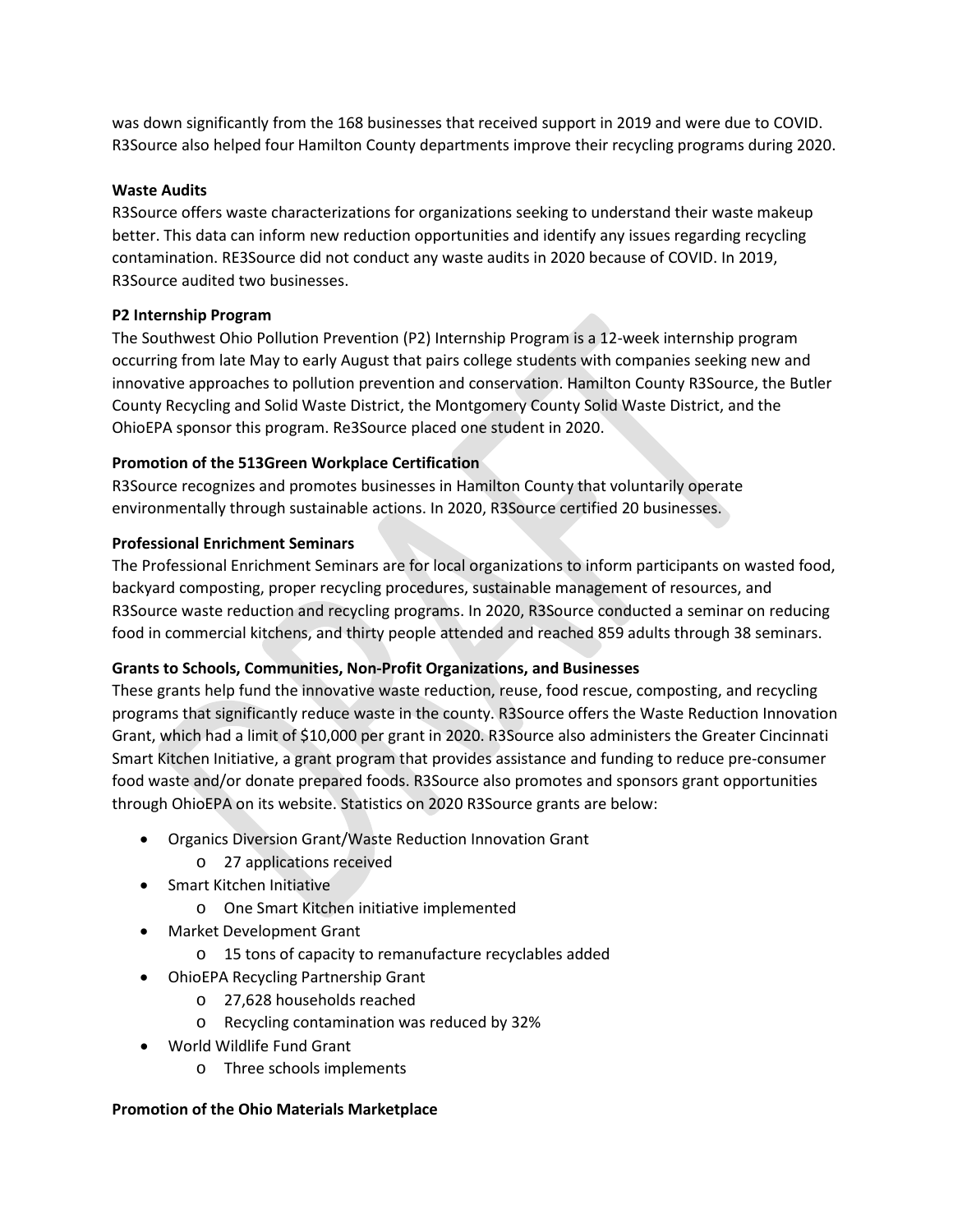R3Source promotes the Ohio Materials Marketplace. This online platform allows companies and organizations to connect and find reuse and recycling solutions for waste and by-product materials. R3Source does not have data on the amount of Hamilton County waste that the Marketplace recovered in 2020.

### **Multi-Family Assistance**

R3Source provides technical assistance to property managers of apartments, condominiums, retirement communities, and other multi-family dwellings to reduce waste and start a recycling program. R3Source posts waste reduction tips on its website, and the website also includes a map that identifies multifamily properties with a recycling program. R3Source also distributes in-unit recycling collection containers and educational materials to residents who request them and are willing to sign a recycling pledge. R3Source helped six multi-family properties establish recycling programs during 2020.

|                            | Table I-5. Summary of Business Sector New Initiatives                                            |                             |             |                                                                                        |  |  |  |
|----------------------------|--------------------------------------------------------------------------------------------------|-----------------------------|-------------|----------------------------------------------------------------------------------------|--|--|--|
| Primary<br><b>Audience</b> | <b>Program Name</b>                                                                              | <b>Start</b><br><b>Date</b> | End<br>Date | Goal                                                                                   |  |  |  |
|                            | <b>Target Businesses by</b><br>SIC Code                                                          | 2024                        | Ongoing     | Improve the efficiency and effectiveness<br>of business assistance                     |  |  |  |
|                            | Work with local<br>government to include<br>language about<br>recycling in their zoning<br>codes | 2024                        | Ongoing     | Increase the amount of space available<br>at multi-family establishments to<br>recycle |  |  |  |
|                            | Facilitate recycling<br>cooperatives for small<br>business                                       | 2024                        | Ongoing     | Decrease the cost of recycling for small<br>businesses                                 |  |  |  |
|                            | Target communities<br>with low recycling rates<br>but a high number of<br>multi-family dwellings | 2024                        | Ongoing     | Increase multi-family recycling and<br>overall diversion rates                         |  |  |  |

### **Target Outreach/Technical Support**

With almost 21,000 business establishments in Hamilton County, R3Source could increase outreach/technical support efficiency and effectiveness by targeting support by types of establishments (i.e., restaurants, hospitals, hotels).

As discussed in Appendix H, a private developer will open an anaerobic digestion facility in 2023 that can process almost 200,000 tons of pre-consumer food scraps annually. Thus, R3Source will initially target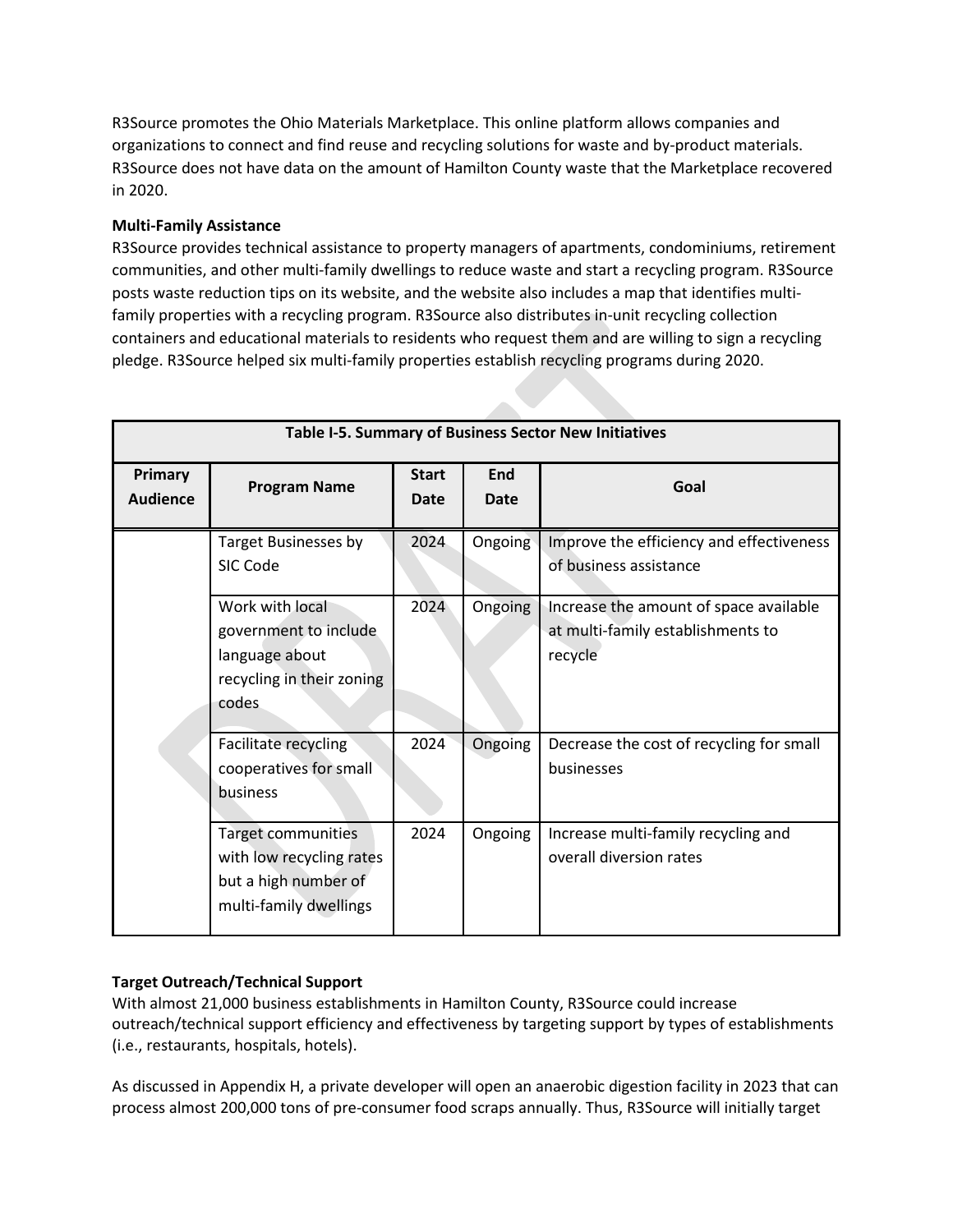food scrap generators such as manufacturing industries in SIC code 20, produce distributors, grocery stores, and large commercial kitchens. R3Source will also target large generators of the two next most significant business waste streams: cardboard and other compostable fibers.

R3Source will purchase an electronic database to help identify businesses and contacts by SIC code, but does not envision additional funds being required as the software typically cost approximately \$1,000 a year. The primary barrier to this program is businesses being concerned that recovering these materials will interfere with their core operations. Therefore, R3 Source will share information on how similar businesses successfully diverted these waste streams and help with conducting cost/benefit analyses and training.

### **Coordinate Requirements for Recycling in Zoning Ordinances**

R3Source will work with local jurisdictions to guide them on universal space requirements to accommodate recycling at new, multi-family properties. R3Source will research how other communities have adopted similar zoning requirements and share this with Hamilton County Communities with zoning.

R3Source cannot estimate the amount of waste that this zoning will recover. R3Source may require outside legal counsel and budgeted a one-time fee of \$15,000. A primary barrier is that recycling may not be important to multi-family property owners, and they may perceive this zoning requirement as excessive and unnecessary.

### **Facilitate Recycling Cooperatives for Small Businesses**

R3Source will assist clusters of small businesses in establishing cooperative recycling programs. A cooperative recycling program involves a single contract for recycling collection services with costs/revenues shared amongst multiple adjacent businesses.

R3source will target businesses near each other and generate significant quantities of similar waste streams with an emphasis on food, cardboard, and compostable fiber waste. R3Source will also target businesses located close to the Cincinnati Recycling and Reuse Hub and generate a substantial amount of plastic film. R3Source estimates that participating businesses could increase landfill diversion by 20 to 50%.

R3Source may require outside legal counsel to structure a generic cooperative agreement and a onetime budget \$15,000 fee. The primary barrier to implementing this strategy is getting businesses to work together, especially if they compete for similar customers.

### **Target Communities with Low Recycling Rates but A High Number of Multi-Family Dwellings**

R3Source will target communities with a high proportion of multi-family dwellings but low waste diversion rates. It should be noted that most communities do not include recycling tonnage in their residential recycling numbers. Thus, the technical assistance to these communities will also include helping them develop a system to obtain this information. R3Source cannot estimate the quantity of materials that this assistance will recover. The primary barrier to this program will be finding property managers that are interested in providing recycling for their tenants and space for recycling dumpsters in the parking lot.

### 3. **Waste Composition**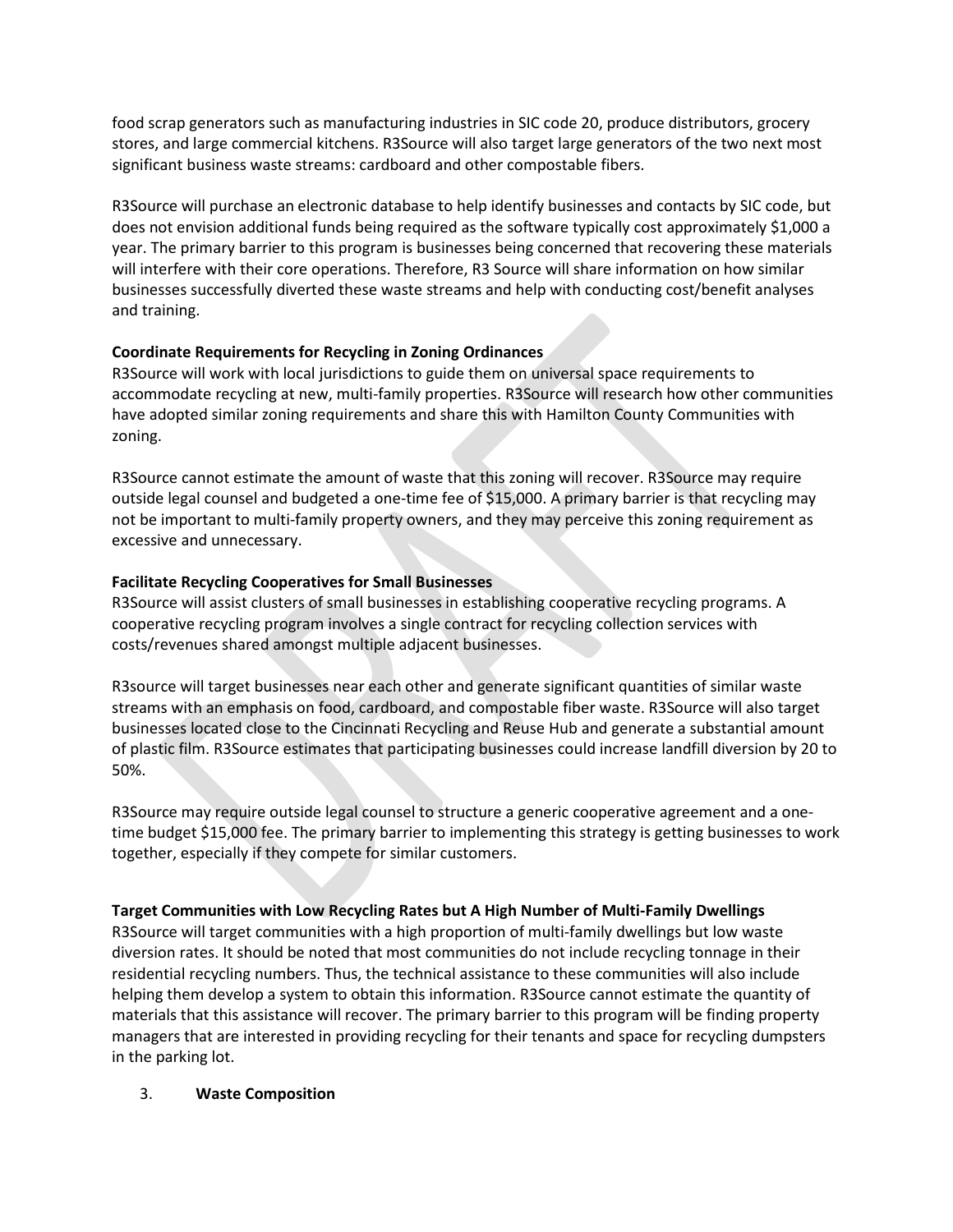| Table I-6. Summary of Target Materials Existing Initiatives          |                      |                      |                                                                                                                                          |  |  |  |
|----------------------------------------------------------------------|----------------------|----------------------|------------------------------------------------------------------------------------------------------------------------------------------|--|--|--|
| <b>Program Name</b>                                                  | <b>Start</b><br>Date | <b>End Date</b>      | Goal                                                                                                                                     |  |  |  |
| <b>Technical and</b><br>financial assistance to<br>reduce food waste | Existing             | Ongoing              | Provide businesses with the resources they need to<br>rescue and recover food waste                                                      |  |  |  |
| Food rescue<br>organization support                                  | Existing             | Ongoing              | Increase the amount of edible food delivered to food<br>insecure individuals                                                             |  |  |  |
| Cardboard awareness<br>campaign                                      | 2020                 | One-time<br>campaign | Increase general awareness of the most commonly<br>disposed materials and empower individuals to<br>decrease their disposal of cardboard |  |  |  |

As discussed in Appendix H, R3Source will focus its efforts to recover residential food, cardboard, and film; and business food, cardboard, and compostable fiber waste.

### **Food Waste Reduction and Food Rescue**

Hamilton County has many food recovery organizations that rescue edible food to feed hungry people. R3Source supports these organizations through grants and professional development opportunities. In 2020, R3Source conducted a food prevention workshop where 30 chefs attended. R3Source also held a community composting workshop where several dozen small composters and community organizers attended to learn about composting food scraps. R3Source ran a Save the Food campaign in 2020 that received 1,130,545 display ad impressions.

### **Cardboard Campaign**

R3Source implemented a cardboard campaign in 2020, and Sinclair/Local 12 was the digital advertising partner. R3Source targeted Hamilton County residents with website display ads, pre-roll videos, OTT (streaming television), and Facebook ads. The campaign received 9,189 website hits and 447,276 video hits.

| Table I-7. Summary of Target Materials Future Initiatives |                      |                 |                                          |  |  |
|-----------------------------------------------------------|----------------------|-----------------|------------------------------------------|--|--|
| <b>Program Name</b>                                       | <b>Start</b><br>Date | <b>End Date</b> | Goal                                     |  |  |
| <b>Explore supporting</b><br>food label legislation       | 2024                 | Periodic        | Reduce label confusion amongst consumers |  |  |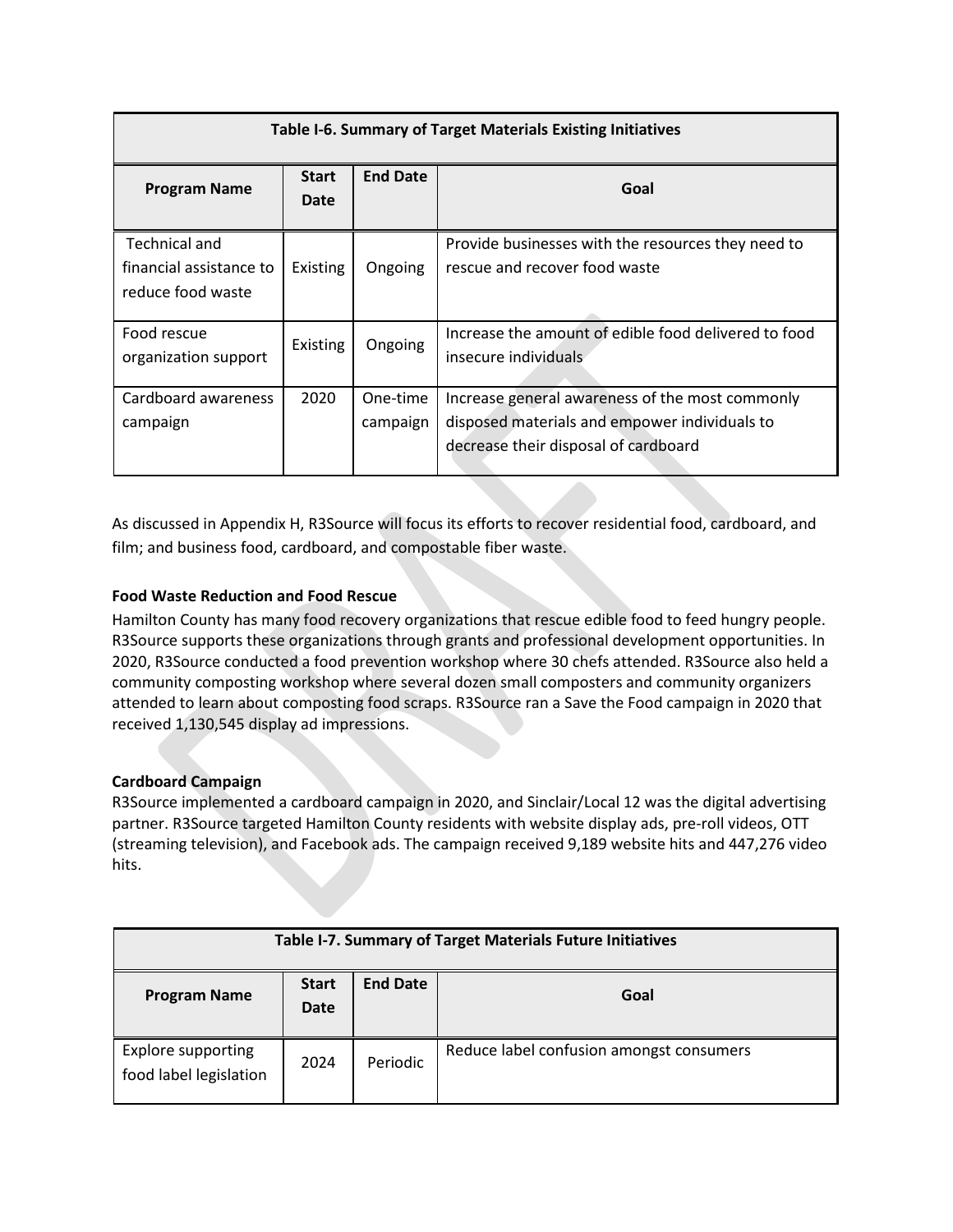|                                                                                                                                            | Table I-7. Summary of Target Materials Future Initiatives |                     |                                                                                                                       |  |  |  |
|--------------------------------------------------------------------------------------------------------------------------------------------|-----------------------------------------------------------|---------------------|-----------------------------------------------------------------------------------------------------------------------|--|--|--|
| <b>Program Name</b>                                                                                                                        | <b>Start</b><br>Date                                      | <b>End Date</b>     | Goal                                                                                                                  |  |  |  |
| Secure organic<br>feedstock                                                                                                                | 2024                                                      | Ongoing             | Optimize the opportunity to divert significant<br>quantities of organics from the landfill                            |  |  |  |
| Facilitate a Public-<br>Private-Partnership<br>to attract a<br>processing facility<br>that accepts food<br>scraps and<br>compostable paper | 2024                                                      | Possibly<br>Ongoing | Establish a large-scale facility to compost food scraps<br>and compostable paper                                      |  |  |  |
| Establish specific<br>outreach campaigns<br>for the top four<br>materials                                                                  | 2024                                                      | Ongoing             | To increase awareness of the amount of these<br>materials disposed of and options to divert them from<br>the landfill |  |  |  |
| Work with the<br>Cincinnati Recycling<br>and Reuse Hub to<br>estimate their<br>capacity to accept<br>additional plastic film               | 2024                                                      | 2025                | Assess the opportunity to increase plastic film<br>recovery                                                           |  |  |  |

### **Asses Label Legislation**

Research shows that standardizing labeling dates on food products can save over 16,000 tons of food annually in Hamilton County. While R3Source cannot directly impact food labeling, opportunities exist to support legislation that could standardize labeling. In 2021, the US Congress introduced the Food Date Labeling Act, requiring food products to have standard date labels and requiring federal agencies to create a consumer education campaign to address misconceptions. "Best if used by" would be used on products labeled to indicate quality, while "Use By" would instead be used on a select number of products to indicate the date there may be safety concerns. Therefore, R3Source will explore whether they can advocate for legislation that reduces food waste.

### **Secure Feedstock**

During the reference year, an estimated four to six small-scale and individual facilities composted food waste on approximately 1,500 to 2,000 square feet of land. Ideally, R3Source would like to see that increase to 10,000 square feet at 20 locations. In addition to small composting facilities, a private company is developing large-scale anaerobic digestion (AD) plant that they plan to open in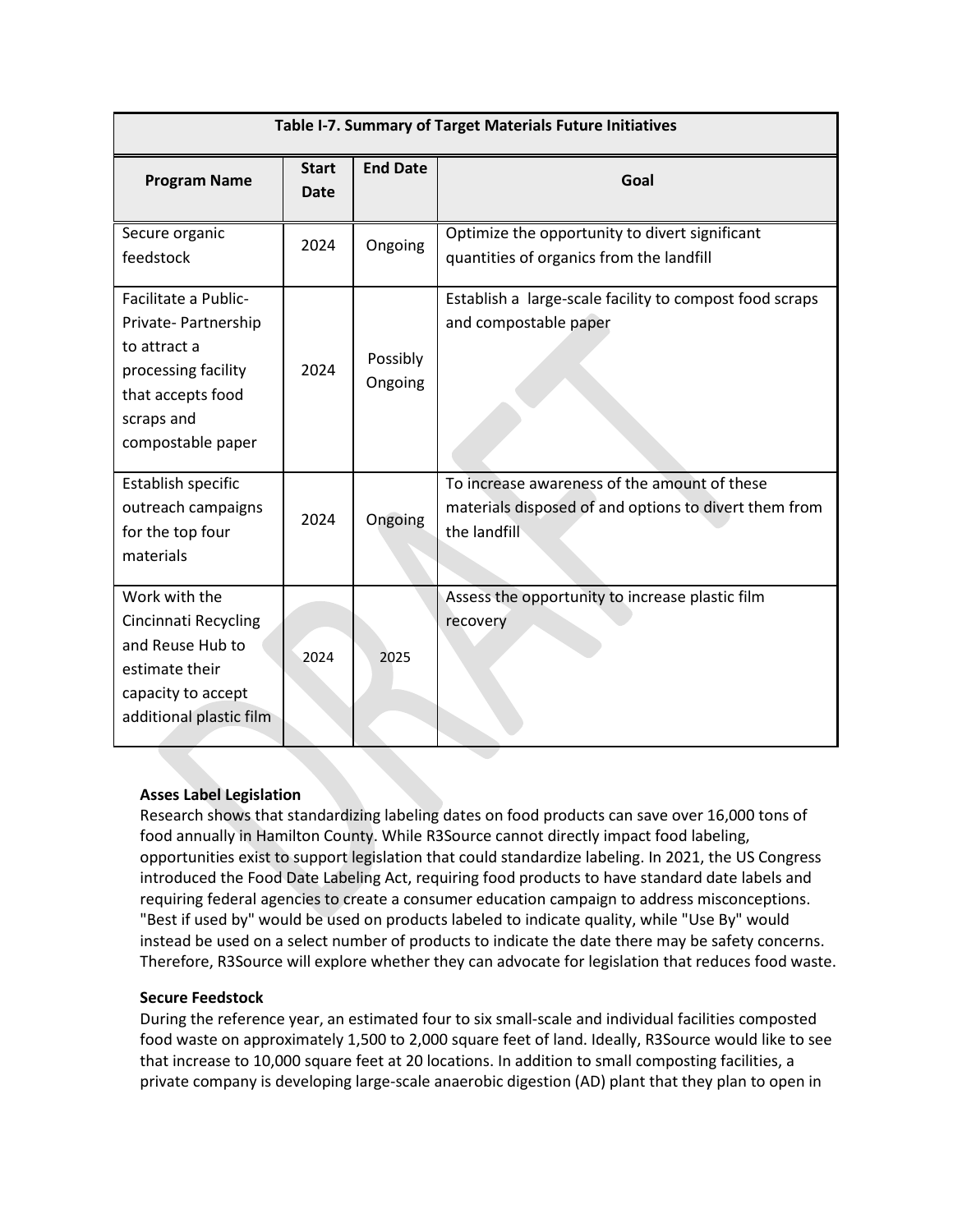2023. The AD plant will have the capacity to process 195,000 tons of food waste annually. Ideally, the operator would like pre-consumer food waste with high liquid content.

At this time, R3Source does not know how much of this feedstock is generated in Hamilton County. R3Source estimates recovering approximately 30,000 tons of pre-consumer food waste from businesses. R3Source will survey the companies that generate food waste to refine this estimate further.

R3Source will consider expanding the "in-kind" match to new small composting businesses and help the AD plant secure this feedstock by informing food waste generators about the project, including large manufacturing industries within SIC code 20, institutions, and businesses with cafeterias, and produce distributors.

#### **Establish Public-Private-Partnership**

While the new AD facility can process pre-consumer high-moisture organics, a significant portion of the business waste stream is low moisture consumer fibers such as napkins and paper towels and there is an increasing number of residents and businesses interested in composting post-consumer organics. In addition, an increasing number of Hamilton County food establishments are replacing Styrofoam with compostable alternatives. Therefore, R3Source will evaluate creating a publicprivate partnership (PPP) to attract a processing facility that could accept commercial compostable fibers and post-consumer organics.

Executing a PPP could cost R3Source between \$75,000 and \$150,000, and estimates it could process approximately 7,500 tons of business fiber. The primary barrier to establishing this PPP is local opposition to siting a solid waste facility.

#### **Initiate Material-Specific Campaigns and Grants**

R3Source will initiate campaigns to reduce consumption and recover the most predominant components of the waste stream. These materials are food, cardboard, and plastic film for the residential waste stream. Food, cardboard, and other compostable fiber comprise the majority of the business waste stream. R3Source already has a budget for education and outreach and does not envision any barriers to implementing these campaigns. R3Source will also target grants towards recovering these materials.

### **Work with the Cincinnati Recycling and Reuse Hub to Estimate Their Capacity to Accept Additional Plastic Film**

A new facility, Brightmark Industries, opened in Ashley, Indiana that accepts and processes all plastic types- two through seven–even those co-mingled with different kinds of plastic or "contaminated" with food, dirt, moisture, paper, etc. Brightmark processes the plastics in an anaerobic environment, removing the oxygen required for combustion. Their technology converts plastics into products, like fuels and wax or new plastic products.

The Cincinnati Recycling and Reuse Hub (Hub) currently sends plastics to Brightmark. R3Source will work with the Hub to estimate their capacity to accept the additional plastic film. Based on this assessment, R3Source will promote the Hub to residents and businesses as an outlet for plastic films. R3Source will also facilitate the development of additional plastic film preprocessing infrastructures through its grant programs. R3Source does not foresee any additional costs or barriers to implementing this strategy and estimates that it could annually recover almost 800 tons of plastic film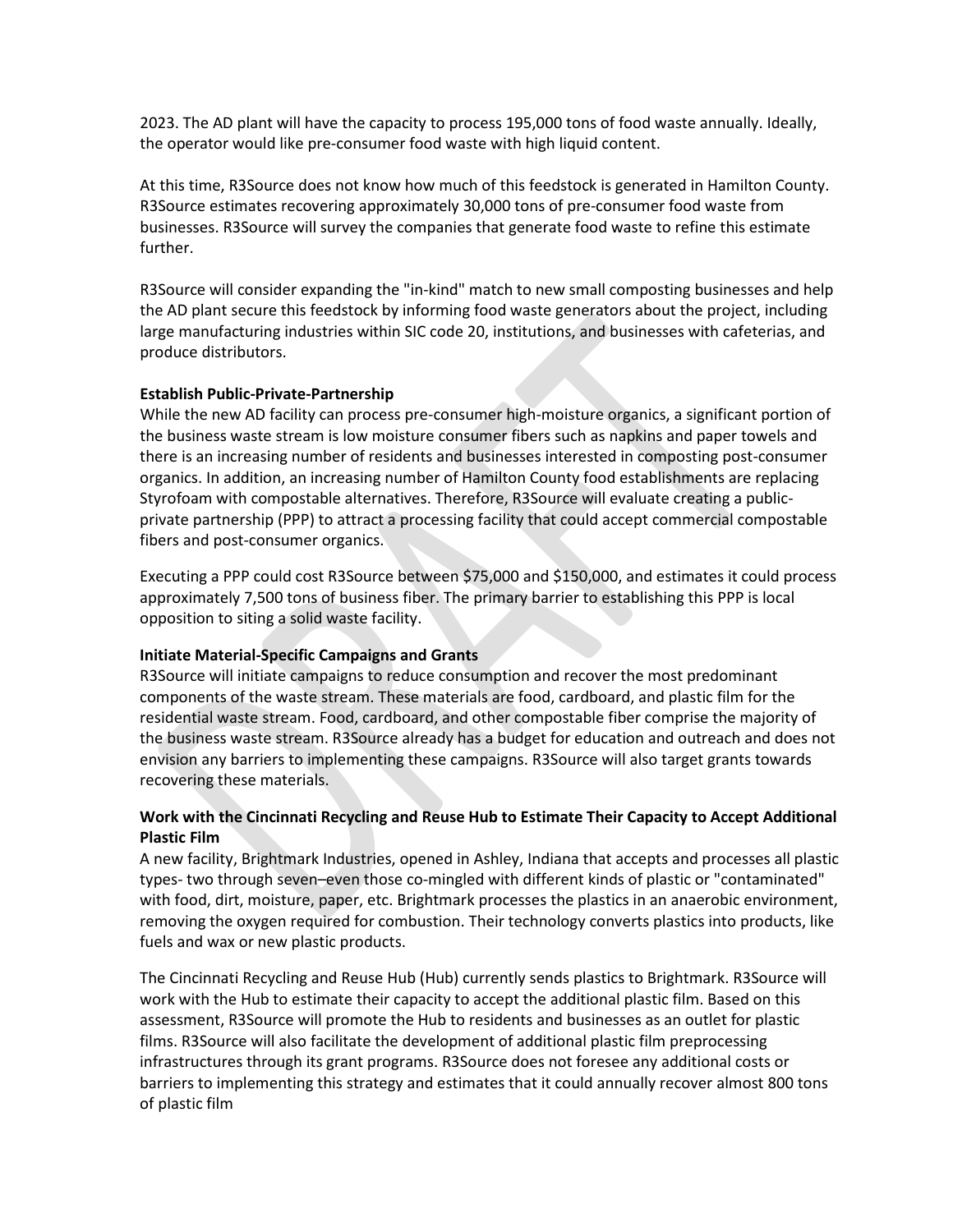#### 4. **Economic Incentives**

| Table I-8. Summary of Economic Incentive Existing Programs |                                           |                      |                 |                                                                                                  |  |  |
|------------------------------------------------------------|-------------------------------------------|----------------------|-----------------|--------------------------------------------------------------------------------------------------|--|--|
| Primary<br><b>Audience</b>                                 | <b>Grant Name</b>                         | <b>Start</b><br>Date | <b>End Date</b> | Goal                                                                                             |  |  |
| Communities                                                | <b>Residential Recycling</b><br>Incentive | Existing             | Ongoing         | Provide funds to support residential<br>litter, reduction, recycling, and<br>composting programs |  |  |

### **Residential Recycling Incentive Program**

R3Source divides RRI funds among Hamilton County communities as an incentive to increase recycling. As a community increases its diversion rate and tons of materials collected, it receives more RRI funds. This program allows communities the flexibility to design a recycling program to best meet their needs. Communities fill out applications for the RRI once per year.

#### *Program Change*

Starting in 2018, R3Source began budgeting the total amount of the RRI program based on revenue.

|  | \$2.5 million in revenue- |  |  |  | \$800,000 for the RRI |  |
|--|---------------------------|--|--|--|-----------------------|--|
|--|---------------------------|--|--|--|-----------------------|--|

- \$2.6 million or higher revenue-<br>\$900,000 per year
	-
- $\bullet$  \$2.4 million or lower revenue  $\phantom{0000000000}$   $\phantom{00000}$  per year

Since the start of the new plan in 2018, R3Source has budgeted \$900,000 per year for the RRI program. Eight communities participating in the RRI program in 2020 received a less than \$1,000 grant: the lowest payment being \$34.73. Communities receiving minimal RRI funds cannot make substantial purchases to improve their recycling or organics collection infrastructure. Therefore, R3Source will establish a minimum amount that all communities will receive at least \$3,000 annually. R3Source does not plan to increase the total amount of funds it allocates to the RRI program. Thus, some communities will receive less and may not initially support the program adjustment. R3Source will help these communities understand why the change is necessary and beneficial. For the eight communities, landfill diversion quantities could increase from 10% to 20%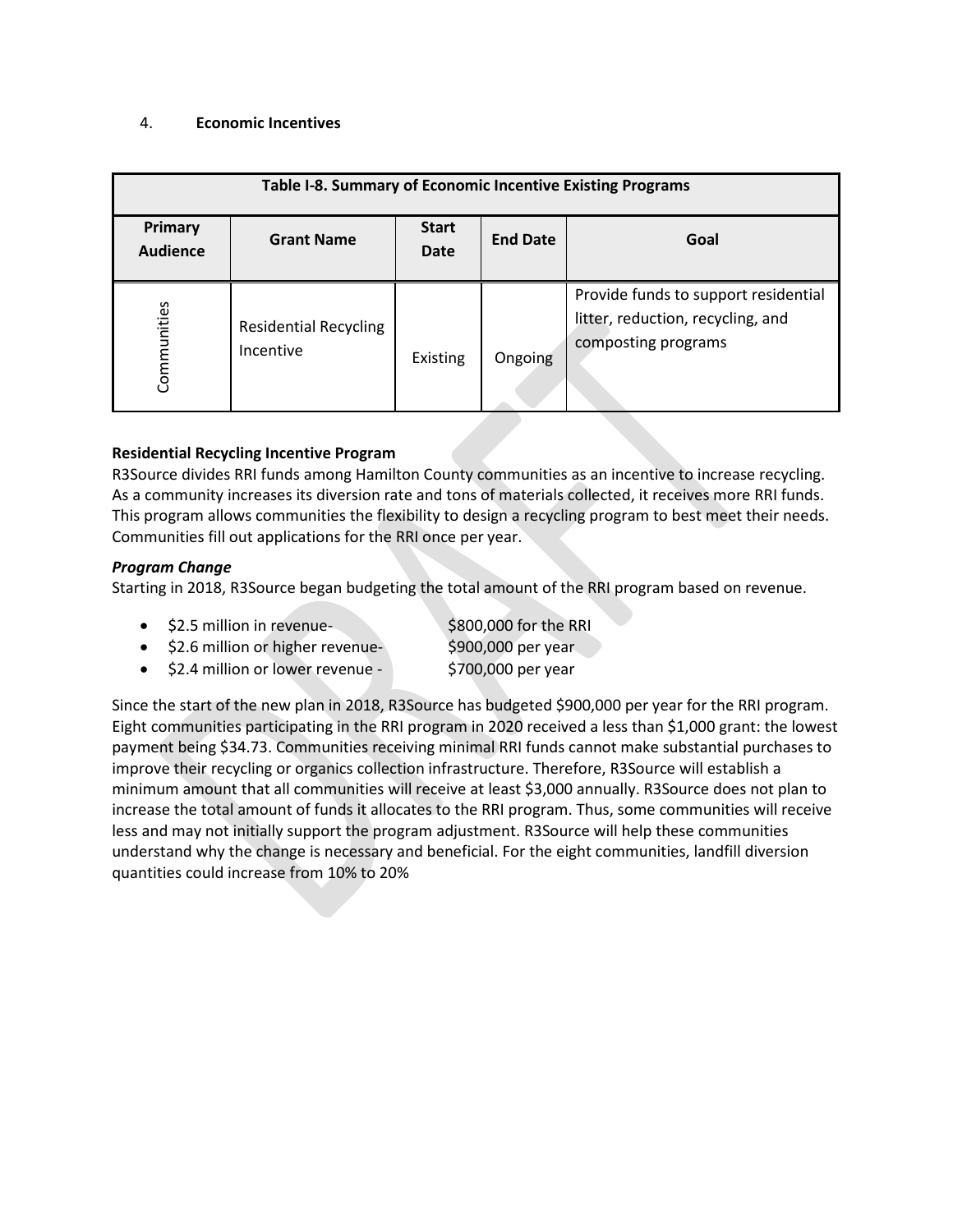### 5. **Difficult to Manage Materials**

| Table I-8. Summary of Difficult to Manage Materials Existing Programs |                                                               |                      |                 |                                                                                                                         |
|-----------------------------------------------------------------------|---------------------------------------------------------------|----------------------|-----------------|-------------------------------------------------------------------------------------------------------------------------|
| Primary<br><b>Audience</b>                                            | <b>Program Name</b>                                           | <b>Start</b><br>Date | <b>End Date</b> | Goal                                                                                                                    |
| Communities                                                           | Keep Cincinnati<br><b>Beautiful Scrap Tire</b><br>Partnership | 1995                 | Ongoing         | To prevent the open dumping of<br>used tires                                                                            |
| Residents                                                             | Community yard<br>trimmings drop-off<br>sites                 | 1990                 | Ongoing         | Decrease the amount of yard waste<br>disposed of and greenhouse gas<br>emissions emitted from<br>decomposing yard waste |
|                                                                       | Get the Dirt                                                  | 2012                 | Ongoing         | Educate residents on backyard<br>composting                                                                             |
| Residents                                                             | Household<br>hazardous waste<br>collection events             |                      | Ongoing         | Provide residents with an<br>opportunity to recover household<br>hazardous waste                                        |

### **Scrap Tires**

R3Source annually provides Keep Cincinnati Beautiful (KCB) up to \$20,000 to conduct tire clean-ups and collection events throughout Hamilton County. In 2020, this program recycled 47 tons (4,673 tires) and supported:

- 17 collections in 14 communities
- 15 collections outside of the City of Cincinnati
- 2 collections within the City of Cincinnati

#### *Program Change*

In 2018, R3Source worked with stakeholders and the Hamilton County Sheriff's Department to designate a deputy to investigate illegal dumping and enforcement of existing laws, primarily focused on scrap tires. In 2020, the program investigated 131 cases and issued 62 citations, of which there were 24 convictions. The program does not track this data by type of waste, such as tires.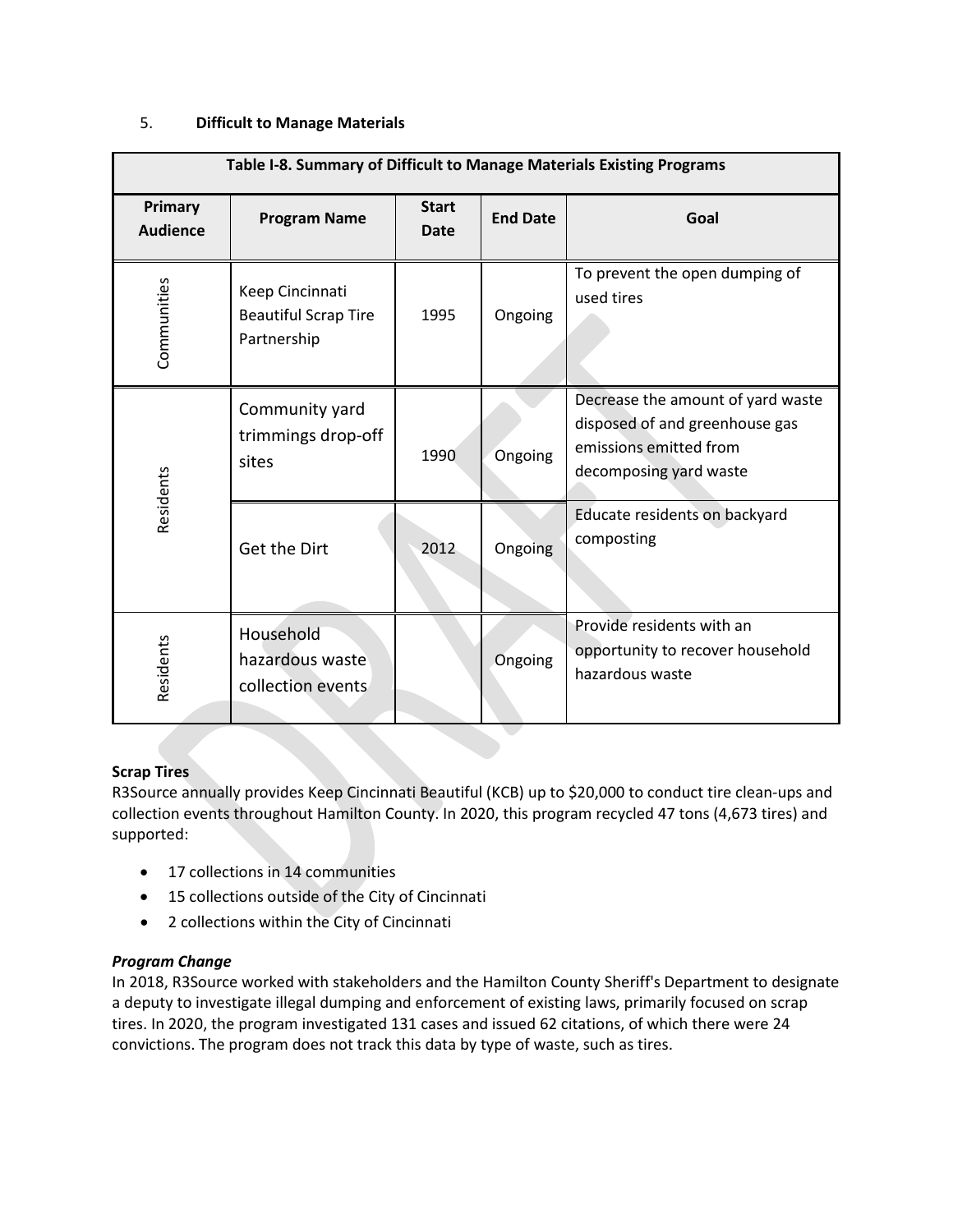#### **Yard Waste**

R3Source has two programs targeting yard trimmings, both residential in focus. One is the annual Yard Trimmings Drop-Off program which began in the early 1990s, and the other is the Get the Dirt on Backyard Composting seminar series, which started in 2012.

R3Source operates three residential drop-offs for yard trimmings via contracts with outside providers. All contractors' compost or mulch dropped off materials. Below are the 2020 yard trimmings drop-off statistics:

| • Tons recovered-           | 3,870     |
|-----------------------------|-----------|
| • Households participating- | 9,076     |
| $\bullet$ Cost-             | \$231,886 |
| • Cost per ton-             | \$59.90   |

The Covid-19 pandemic likely affected the 2020 number of households participating. The east-side location did not count residents, and the west-side location did not open until June 6, 2020.

R3Source intentionally sited the three Yard Trimmings Drop-Off sites to provide convenient access to residents in the county's northern, western, and eastern areas. Host communities do not offer separate curbside collection of yard trimmings for composting. R3Source located the sites in Anderson, Green, and Colerain Townships.

R3Source prioritizes educating residents about backyard composting. When residents compost material in their backyards, local governments have no energy or other costs associated with the transportation and composting of the material. R3Source reaches residents with the backyard composting message primarily with three programs:

- Seminar: conduct an annual seminar series titled "Get the Dirt on Backyard Composting". In 2020, 428 residents attended the one-hour seminar, which R3Source held virtually on four dates.
- Compost Bin Sale: in 2019, R3Source brought back the popular Backyard Compost Bin Sale, holding events in 2019 and 2020. In 2020, residents purchased 600 compost bins at the sale.
- Blog: R3Source writes a composting blog to encourage residents to compost in their backyards. In 2020, the blog received 77,200 page views.

### *Program Change*

The Green Township (west) site was relocated in 2020 due to renovations at Kuliga Park. Since 2018, communities can claim organics collected and composted in the RRI program under the current Solid Waste Plan Update. In 2020, 26 communities claimed yard trimmings composted or mulched, representing 17,238 tons. In addition, in 2019, R3Source offered communities a Yard Trimmings Infrastructure Grant to help offset the startup costs for yard trimmings programs. Amberley Village and North Bend applied, and both received funds through this grant and composted 11 tons of yard trimmings.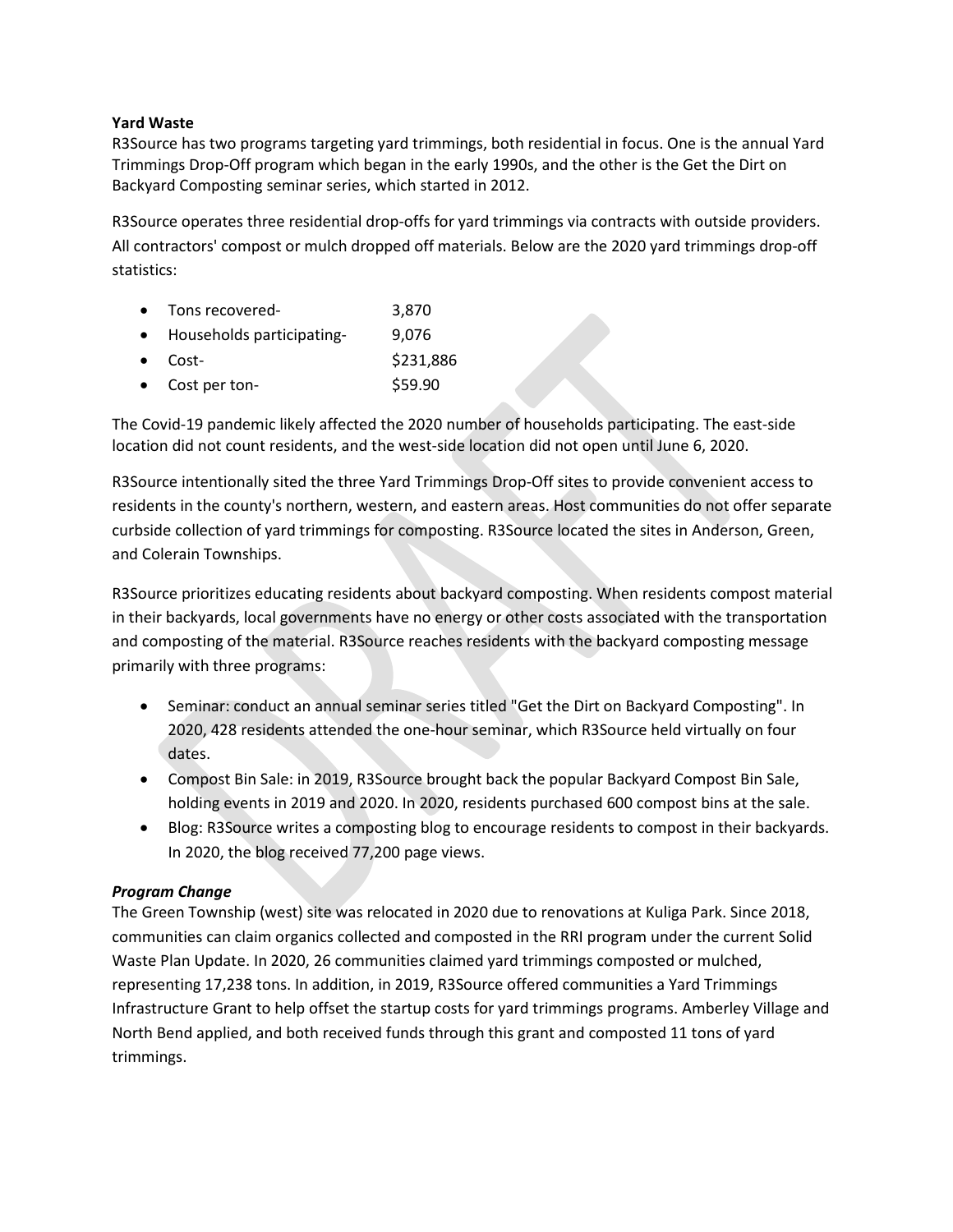#### **Household Hazardous Waste**

In 2020, R3Source held a one-day event to collect household hazardous waste. Statistics on the event are below:

| • Tons recovered-           | 55        |
|-----------------------------|-----------|
| • Households participating- | 1,610     |
| $\bullet$ Cost-             | \$134,927 |
| $\bullet$ Cost per ton-     | \$2,453   |

#### *Program Change*

R3Source did not conduct collection events in 2018 and 2019.

| Table I-9. Summary of Difficult to Manage Materials Future Initiatives |                                                                                                     |                             |                 |                                                                                                     |
|------------------------------------------------------------------------|-----------------------------------------------------------------------------------------------------|-----------------------------|-----------------|-----------------------------------------------------------------------------------------------------|
| Primary<br><b>Audience</b>                                             | <b>Program Name</b>                                                                                 | <b>Start</b><br><b>Date</b> | <b>End Date</b> | Goal                                                                                                |
| Communities                                                            | Community scrap<br>tire partnerships                                                                | 2024                        | Ongoing         | Facilitate more communities having<br>access to scrap tire collection<br>programs                   |
| Communities<br>Residents/                                              | Encourage<br>communities to<br>maintain or adopt<br>the curbside<br>collection of yard<br>trimmings | 2024                        | Ongoing         | Decrease the use of yard waste<br>drop-off sites and increase the<br>amount of yard waste collected |
| Residents                                                              | Increase awareness<br>of the HHW disposal<br>issue at the state<br>level                            | 2024                        | Periodic        | Reduce local government costs for<br>managing HHW                                                   |

#### **Community Scrap Tire Partnerships**

28 communities offer no scrap tire program. Therefore, R3Source will work with communities to partner with neighboring communities to conduct tire collection events. Some communities may be reluctant to host community events due to set-up costs. Thus, R3Source may help offset some of these costs. R3 Source has identified strategies to improve the environmental enforcement program that the Needs Assessment section addresses. R3Source cannot estimate the additional quantity of tires that may be collected.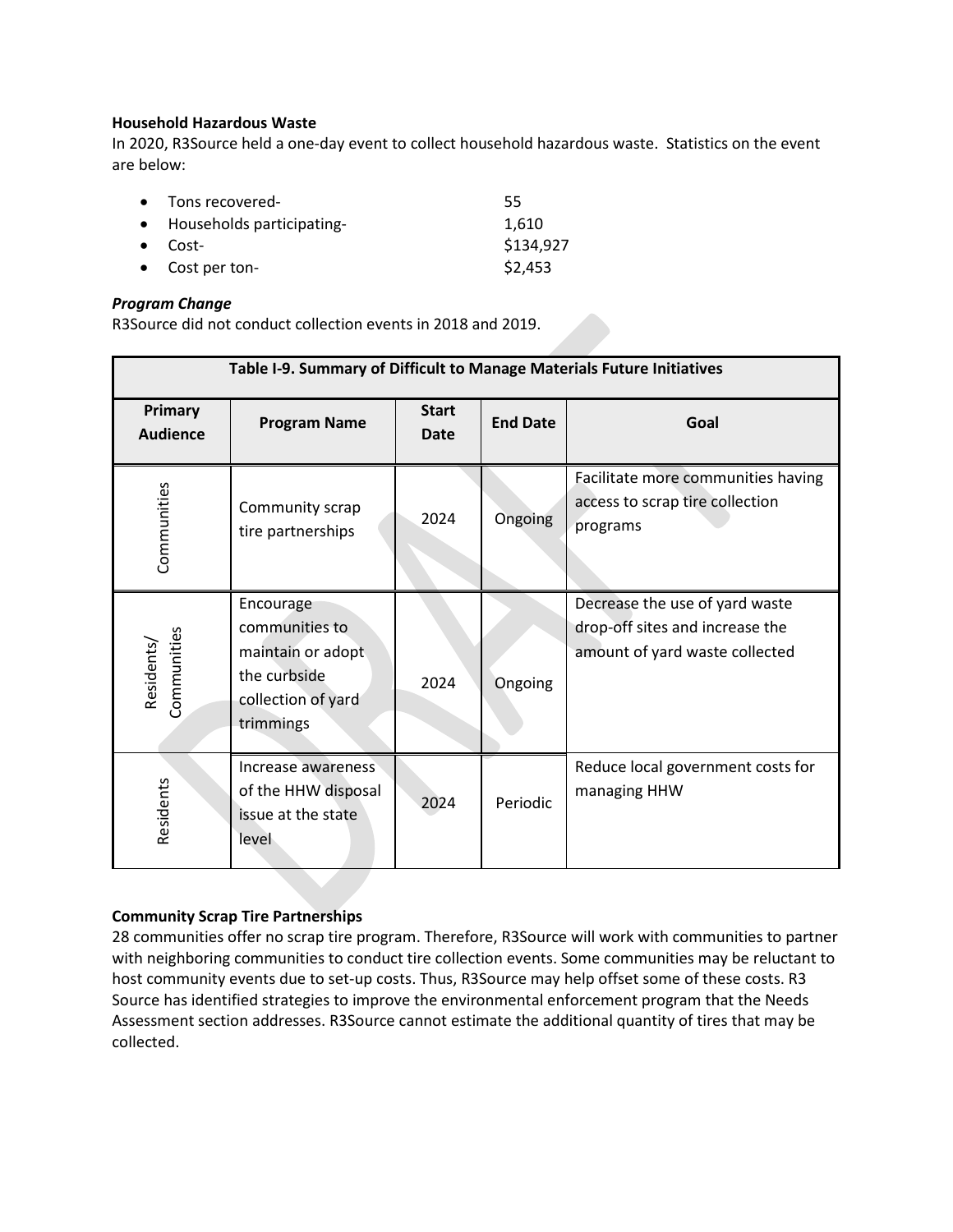#### **Encourage Communities to Maintain or Adopt Curbside Collection of Yard Trimmings**

Use of the three drop-off sites is limited to those residents with vehicles large enough to transport materials, whereas curbside collection receives much higher participation. Based on recycling numbers, individuals with access to non-subscription curbside collection recycling divert 86% more material from the landfill than those who only have access to drop-off sites. R3Source has budgeted \$10,000 per contract for outside legal or consulting assistance. Local communities and waste haulers may oppose organizing curbside yard waste collection.

### **Increase Awareness of the HHW Management Issues at the State Level**

Hamilton County is not the only district struggling to fund HHW collection and reaching only a small portion of the population. If Ohio passed producer responsibility legislation requiring companies to create a safe disposal or recycling outlet if they manufacture hazardous products, then the cost burden of disposal would be on the manufacturer and the consumer choosing to purchase the product. Similar programs usually require outlets at the store of purchase making disposal easy and convenient for residents and achieving greater participation.

### 6. **Special Needs**

| Table I-10. Summary of Special Needs Programs |                   |                 |      |  |
|-----------------------------------------------|-------------------|-----------------|------|--|
| <b>Name</b>                                   | <b>Start Date</b> | <b>End Date</b> | Goal |  |
| <b>Environmental Enforcement</b>              | 2018              | Ongoing         | n/a  |  |
| Health Departments                            | <b>Existing</b>   | Ongoing         | n/a  |  |

In 2018, Hamilton County R3Source and the Environmental Crimes Task Force (Task Force) established a program (Environmental Enforcement Program) in Hamilton County to prevent illegal dumping and prosecute violators. R3Source contracts with the Hamilton County Sheriff's Department (Sheriff) and reimburses the Sheriff for the cost of the salary of a Sheriff's Deputy and the costs associated with a vehicle, uniforms, and maintenance to assist in the enforcement of open dumping and scrap tire disposal. Hamilton County individuals who see an illegal dump or pile of tires in Hamilton County, Ohio, complete a Citizen Tip Form for the Environmental Enforcement Deputy to investigate. In 2020, the program investigated 131 cases and issued 62 citations, of which there were 24 convictions. The program does not track this data by type of waste,

To improve the performance of the Environmental Enforcement program, R3Source will

- Apply for grants to increase equipment to monitor illegal dumping "hot spots" electronically
- Create a network of Ohio solid waste districts with environmental enforcement programs
- Create criteria for where the Environmental Enforcement program should focus its efforts

Solid waste districts can fund health departments to enforce Ohio's solid waste regulations. R3Source funds Hamilton County Public Health and Cincinnati Health Department to inspect municipal solid waste landfills, transfer stations, compost facilities, and tire retailers. Funding also covers their response to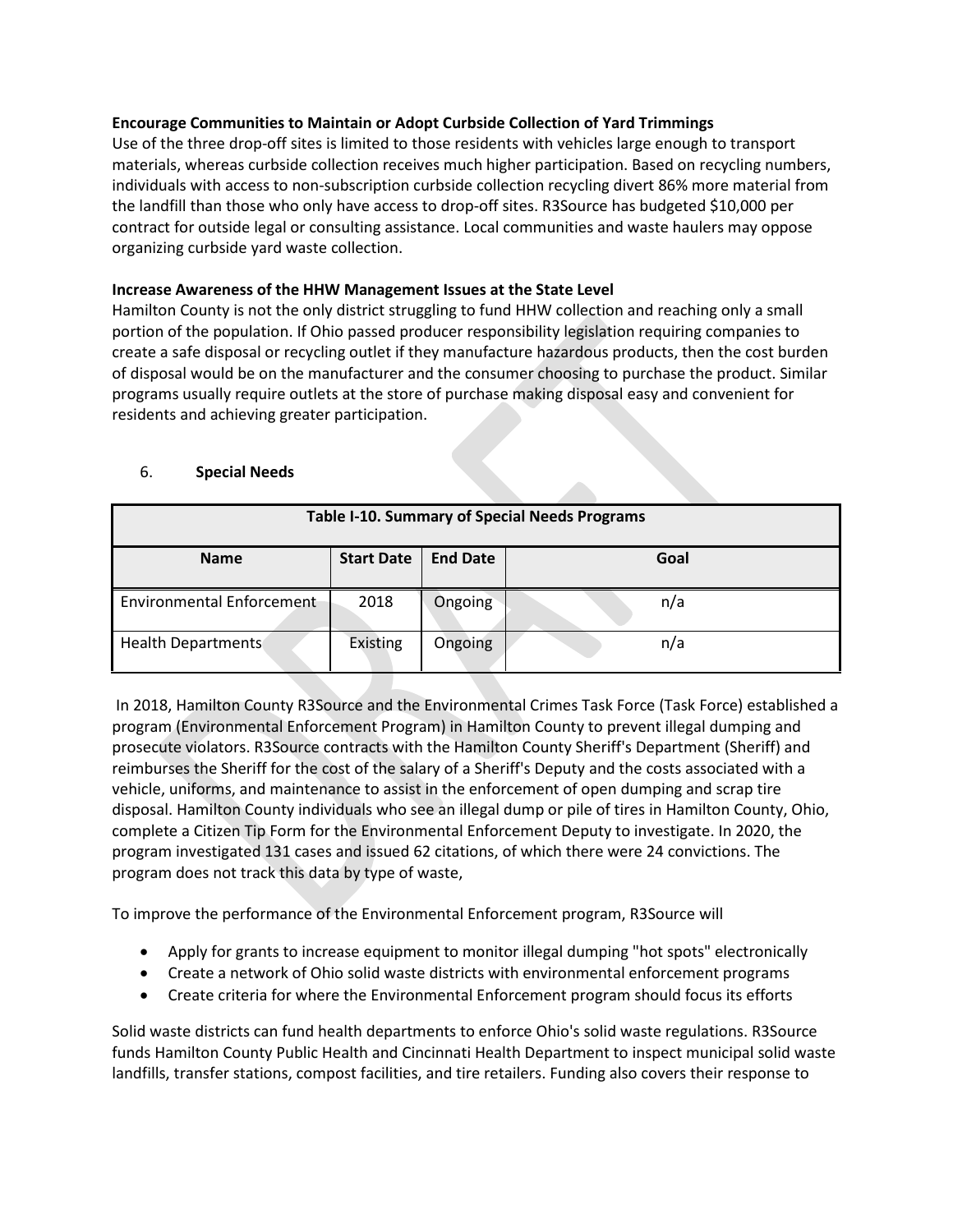nuisance complaints and illegal dumping.R3Source did not analyze the health department funding as there were no issues during the previous five years.

### 7. **Data Gathering**

Each year, R3Source gathers data for the residential sector by surveying communities using the Re-TRAC platform. Re-TRAC specifically designs this platform to collect recycling data at the municipal level and provides a clear and consistent form for reporting. With few exceptions, local communities enter data into the Re-TRAC platform when R3Source requests it, resulting in easily aggregated information. There are 48 communities, and the response rate is high (98% for 2020, collected in 2021).

R3Source collects data from a curated list of commercial businesses, including solid waste and recycling businesses. Most of the businesses have previously interacted with R3Source. The current commercial list represents approximately 200 non-manufacturing entities. Similar to the commercial data collection process, R3Source maintains a curated list of industrial businesses in the county. This list represents manufacturers across various SIC/NAICS codes with representation from multiple business categories such as metal, food producers, and packaging/paper products industries. R3Source emails each business and provides a fillable pdf form, similar to the one used for the commercial sector. Some businesses do not have contact information.

### *Program Change*

To the extent possible, R3Source will collect all recycling data electronically. No matter what platform R3Source uses, collecting data in a central repository enables more efficient requests upfront and more effective aggregation on the back end.

R3Source will use certain techniques to encourage more potential respondents to complete their recycling information.

- R3Source may consider sending out a preparation email that sets the stage for the upcoming request. This email could explain the reasons for the request, including information on how R3Source will use the data to improve environmental impacts and possibly decrease costs for their business. R3Source would emphasize privacy.
- R3Source customizes surveys for different types of waste generators (residential, commercial, and industrial). R3Source may consider aligning the survey to the business model. R3Source may use a more customized format for specific types of business.
- R3Source may adjust the request for data to include the purpose for gathering the information. A possible approach is to emphasize the team membership of the business as part of the overall goal to improve the environment, keep landfill disposal to a minimum, and save costs. Working with a platform organized around recycling will better enable R3Source to estimate the value to the businesses that divert waste from landfills. R3Source will use this information as an example for other companies.
- R3Source may also include an incentive for participation. R3Source may base incentives on the data requested at the business/team level, and any prize drawing depends on sweepstakes rules subject to legal guidance. Possible choices are a group lunch for the business or suite tickets for a Cincinnati Reds or Bengals game. As an alternative, R3Source may choose to offer to make charitable donations to one of a choice of charities.